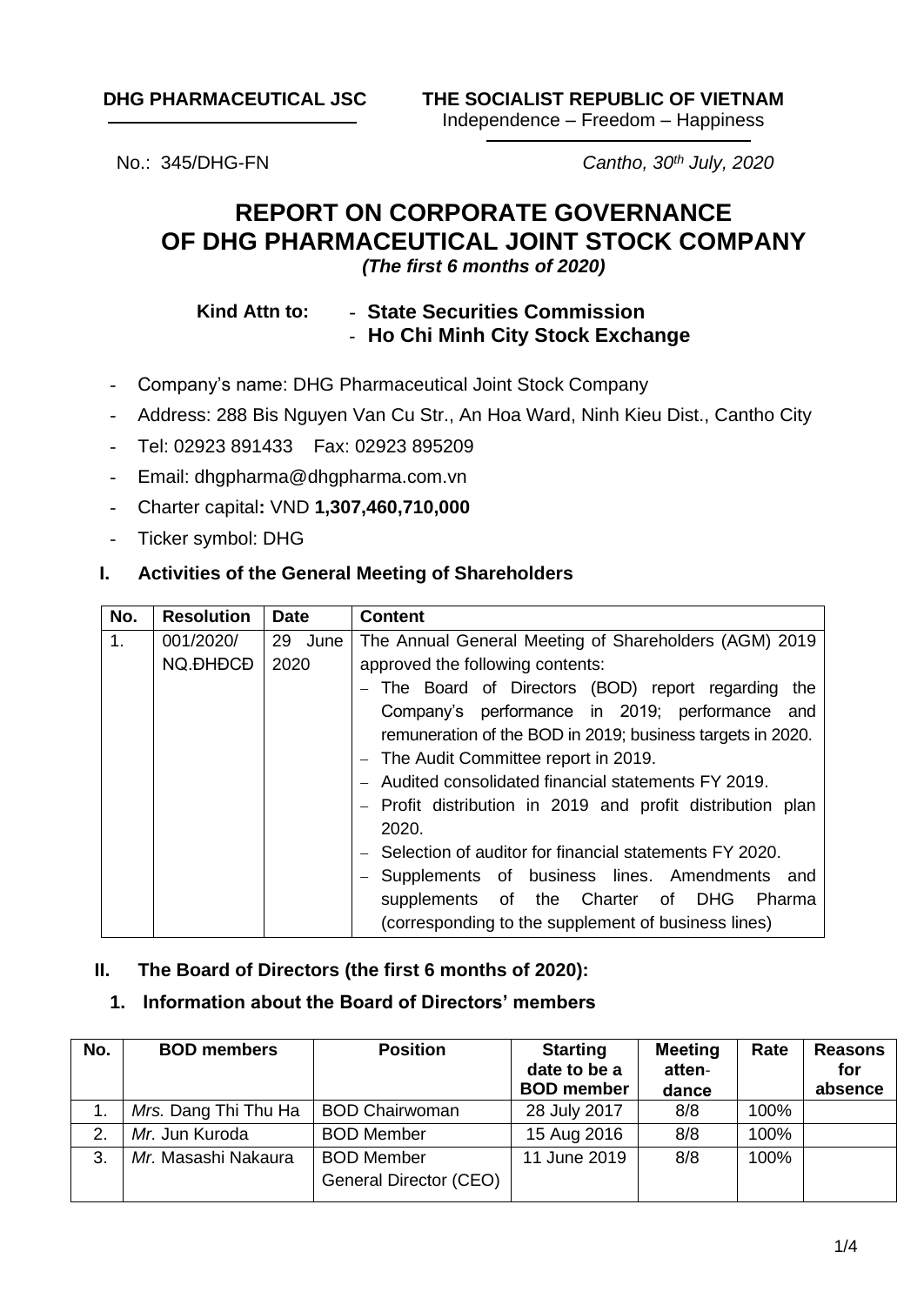| No. | <b>BOD members</b>          | <b>Position</b>                                              | <b>Starting</b><br>date to be a<br><b>BOD</b> member | <b>Meeting</b><br>atten-<br>dance | Rate | <b>Reasons</b><br>for<br>absence |
|-----|-----------------------------|--------------------------------------------------------------|------------------------------------------------------|-----------------------------------|------|----------------------------------|
| 4.  | Mr. Maki Kamijo             | <b>BOD Member</b>                                            | 11 June 2019                                         | 8/8                               | 100% |                                  |
| 5.  | Mr. Doan Dinh Duy<br>Khuong | <b>BOD Member</b><br><b>Chief Operating Officer</b><br>(COO) | 29 Apr 2010                                          | 8/8                               | 100% |                                  |
| 6.  | Mr. Phan Minh Tien          | <b>BOD</b><br>Independent<br>member                          | 28 Mar 2018                                          | 8/8                               | 100% |                                  |
| 7.  | Mr. Do Le Hung              | Independent BOD<br>member                                    | 11 June 2019                                         | 8/8                               | 100% |                                  |

## **2. Supervising activities of the Board of Directors over the Board of Management** Supervising and supporting activities of the BOD over the Board of Management (BOM) include:

- − Supervising the implementation of Resolutions of the General Meeting of Shareholders, Minutes and Resolutions of the BOD.
- − Assessing and giving feedback on management activities in terms of investment, finance, market, sales, human resources, production and quality.
- − Supervising, directing and ensure the information is disclosed fully, transparently and promptly in accordance with the regulations of the Stock Exchange and the State Securities Commission.

### **3. Activities of Committees under the Board of Directors**

The BOD Term IV (2019 – 2023) has set up 03 Committees, including Strategic Committee, Nomination Committee and Audit Committee. Quarterly, Committees organize meetings and report to the BOD within the scope of assignments.

- − Strategic Committee: Developing strategies for production and business in 2020; Giving advice in terms of the dividend rate in 2020 for the BOD; Advising and counseling the BOD on short-term, mid-term and long-term investment projects under the BOD's authority; Quarterly assessing the implementation of the strategies.
- − Nomination Committee: Proposing and advising the BOD on development of human resources, appointing/ dismissing senior managers; Directing and supervising the development of training programs in 2020, developing the Company's salary, bonus and remuneration policies in 2020; Preparing quarterly and annual HR reports.
- − Audit Committee: Checking the internal control system and checking the compliance with the operation principles, management, laws, financial regime, accounting, policies, resolutions and decisions of the Company and its subordinates. Checking the compliance in management and administration of business activities, accounting, statistics and preparing financial statements.

### **4. Resolutions of the Board of Directors**

In the first half of 2020, the BOD conducted 08 meetings to resolve issues under the BOD's functions and authorities.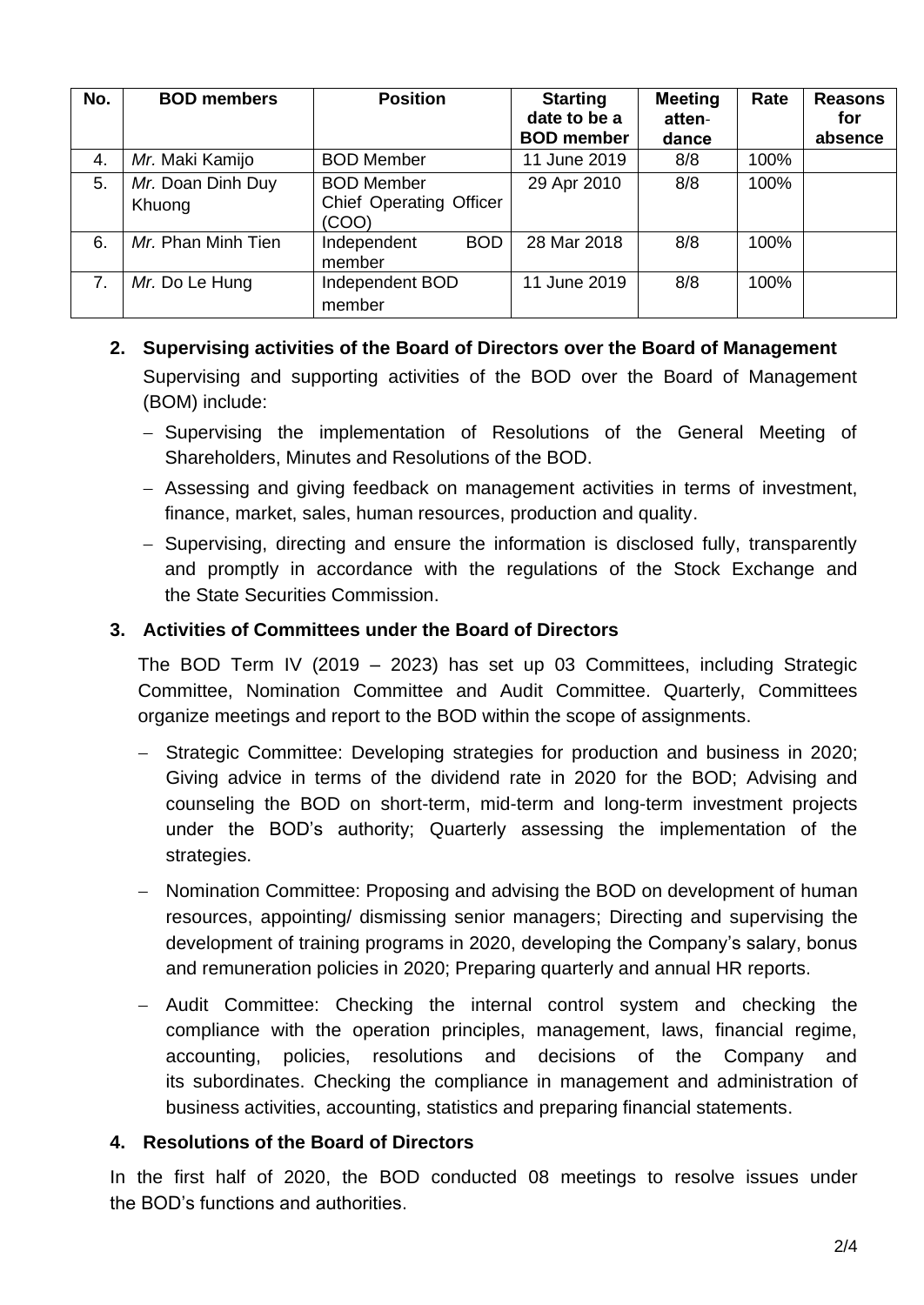| No. | <b>Resolution</b><br>No. | <b>Date</b>        | <b>Contents of Resolutions</b>                                                                                                                                                                                                                                                                                                                                                                      |
|-----|--------------------------|--------------------|-----------------------------------------------------------------------------------------------------------------------------------------------------------------------------------------------------------------------------------------------------------------------------------------------------------------------------------------------------------------------------------------------------|
| 1.  | 001/2020/<br>NQ.HĐQT     | 17 Feb<br>2020     | Approving the relinquish application as a person in charge of<br>corporate governance and BOD Secretary of Ms. Le Thi Hong<br>Nhung from 01 March 2020. Appointing positions as follows:<br>Ms. Duong Kim Loan - Position: The person in charge of<br>$+$<br>corporate governance cum BOD Secretary from 01 Mar 2020.<br>Ms. Vu Thi Huong Lan - Position: HR Director from<br>$^{+}$<br>17 Feb 2020 |
| 2.  | 002/2020/<br>NQ.HĐQT     | 06 Mar<br>2020     | Approval of periodic reports in 2019 - plan of 2020: BOD<br>Secretary Report; Report on the BOD Remuneration Fund; BOM<br>Report; Report of Nomination Committee; Report of Audit<br>Committee.<br>Approved the CAPEX plan of 2020; preparation for the AGM<br>2019 and other contents within the BOD's authorities.                                                                                |
| 3.  | 003/2020/<br>NQ.HĐQT     | 18 Mar<br>2020     | Revising the organization time of the AGM 2019<br>from<br>21 Apr 2020 to 10 June 2020.                                                                                                                                                                                                                                                                                                              |
| 4.  | 004/2020/<br>NQ.HĐQT     | 06 Apr<br>2020     | Approving the advance dividend Phase 1/2019 and the BOM<br>reports.                                                                                                                                                                                                                                                                                                                                 |
| 5.  | 005/2020/<br>NQ.HĐQT     | 28 Apr<br>2020     | Approval of the BOD Secretary report; The BOM report in<br>1Q/2020 and 2Q/2020 plan.                                                                                                                                                                                                                                                                                                                |
| 6.  | 006/2020/<br>NQ.HĐQT     | 19 May<br>2020     | Approval<br>of changing the AGM organization<br>date<br>from<br>10 June 2020 to 29 June 2020.<br>Approval of documents submitted to the AGM 2019.                                                                                                                                                                                                                                                   |
| 7.  | 007/2020/<br>NQ.HĐQT     | 02<br>June<br>2020 | Adjustment of the budget limit and credit limit of DHG Pharma in<br>2020 and approval of the contents submitted to AGM 2019.                                                                                                                                                                                                                                                                        |
| 8.  | 008/2020/<br>NQ.HĐQT     | 29<br>June<br>2020 | Approving Report of the BOM regarding updating the business<br>results in 2Q/2020, 1H/2020 and 2H/2020 plan.<br>Appointing Mr. Pham Chi Truc to the VP Finance position of DHG<br>Pharma from 04 July 2020 to 03 July 2022.<br>Implementing the AGM Resolution 2019.                                                                                                                                |

## **III. Corporate Governance Training:**

Members of the BOD, BOM and BOD Secretary and the Person in charge of Corporate Governance participated in training courses, forums, seminars related to corporate governance. At the same time, in 2019, DHG Pharma evaluated its corporate governance performance in accordance with 10 principles of "Vietnam Corporate Governance Code of Best Practices" published by the State Securities Commission of Vietnam (SSC) and International Finance Corporation (IFC). DHG Pharma responded rather well to this set of governance principles.

**IV. List of related persons of the Company in accordance with Clause 34, Article 6 of the Law on Securities and transactions between the Company's related persons with the Company itself (Report in the first 6 months of 2020)**

### **1. List of related persons of the Company**

Annex I: List of related persons of the Company has been enclosed.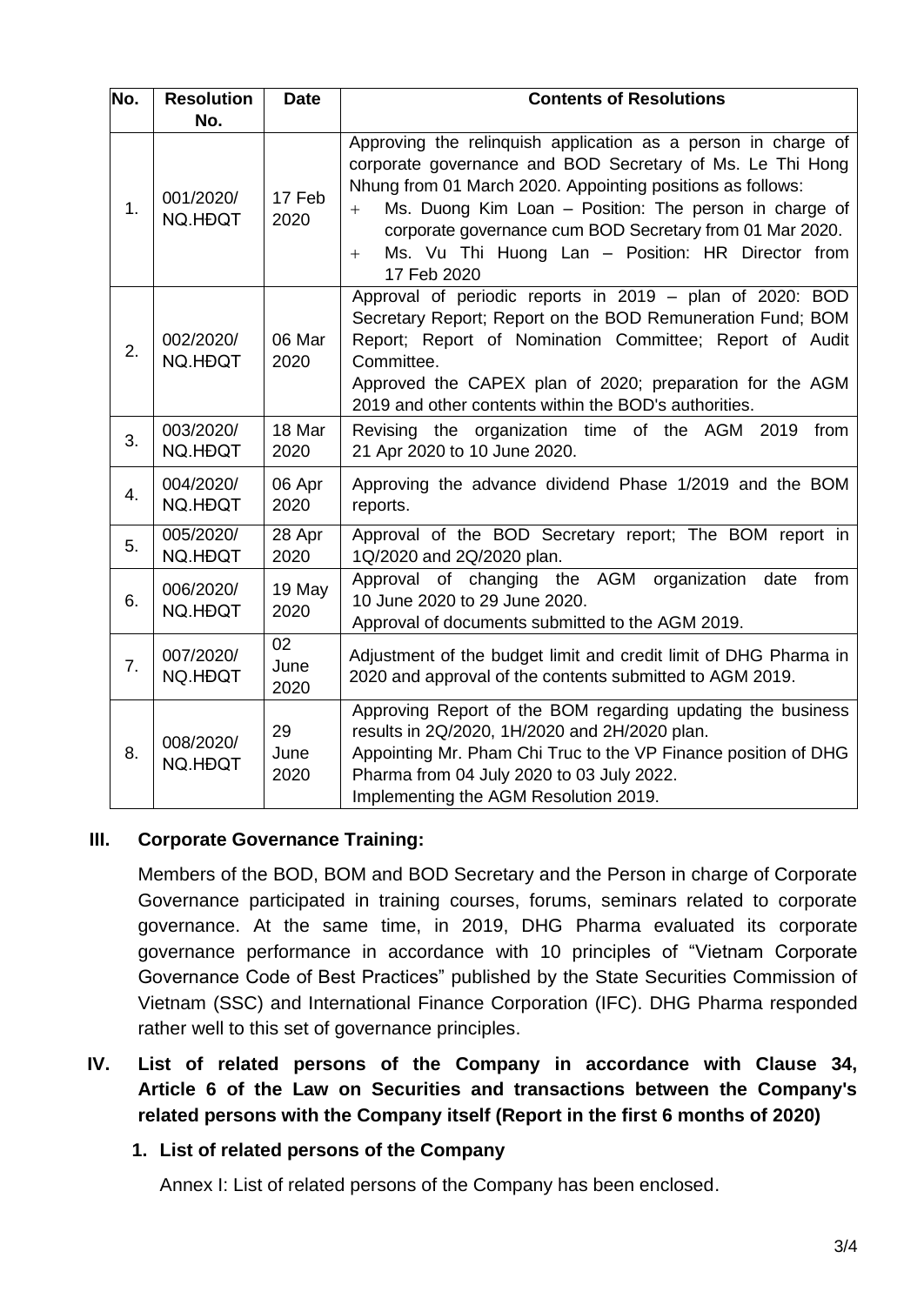## **2. Transactions between the Company and its related persons; or between the Company with major shareholders, internal persons, related persons of internal persons:**

| Related parties<br>Vinh Hao Algae Processing Joint Stock Company | Relationship<br>Associate |
|------------------------------------------------------------------|---------------------------|
| Taisho Pharmaceutical Co., Ltd. ("Taisho")                       | Major shareholder         |
| The State Capital Investment Corporation ("SCIC")                | Major shareholder         |

|                                                                          | <b>Fiscal period ended</b>         |                                   |
|--------------------------------------------------------------------------|------------------------------------|-----------------------------------|
|                                                                          | 30.06.2020                         | 30.06.2019                        |
| Purchases of goods and services<br>Vinh Hao Algae Processing Joint Stock | <b>VND</b>                         | <b>VND</b>                        |
| Company                                                                  | 1,414,511,200                      | 1,589,972,400                     |
| Dividends paid<br><b>SCIC</b><br>Taisho Pharmaceutical Co., Ltd.         | 169,878,711,000<br>200,091,156,000 | 113,252,474,000<br>91,522,172,000 |

## **3. Transactions between the Company's internal persons, related persons of internal persons with subsidiaries and the company controlled by DHG Pharma:** Nil

### **4. Transactions between the Company and other subjects:**

- 4.1. Transactions between the Company and the company in which the BOD members, BOS members, Executive Director (General Director) were or have been founding members or BOD members, Executive Director (General Director) in recent three (03) years (calculated from the time of making the report): Nil
- 4.2. Transactions between the Company and the company in which a related person of the BOD member, BOS member, Executive Director (General Director) is a member of the BOD, Executive Director (General Director): Nil
- 4.3. Other transactions of the Company (if any) can bring material or non-material benefits to the BOD members, BOS members, Executive Director (General Director): Nil

### **V. Transactions between internal shareholders and related persons (6Ms/2020):**

### **1. List of internal persons and their related persons:**

Annex II: List of internal persons and their related persons has been enclosed.

## **2. Transactions of internal persons and related persons on the Company's shares:**

Annex III: Transactions of internal persons and related persons on the Company's shares has been enclosed.

### **VI. Other significant issues:** Nil.

#### **Recipients**:

- As above;
- Archived: AT, FN

### **CHAIRWOMAN OF THE BOARD OF DIRECTORS**

## **DANG THI THU HA**

[Notice: This convocation notice is a translation of the vietnamese language original for convenience purpose only, and in the event of any discrepancy, the vietnamese language original shall prevail.]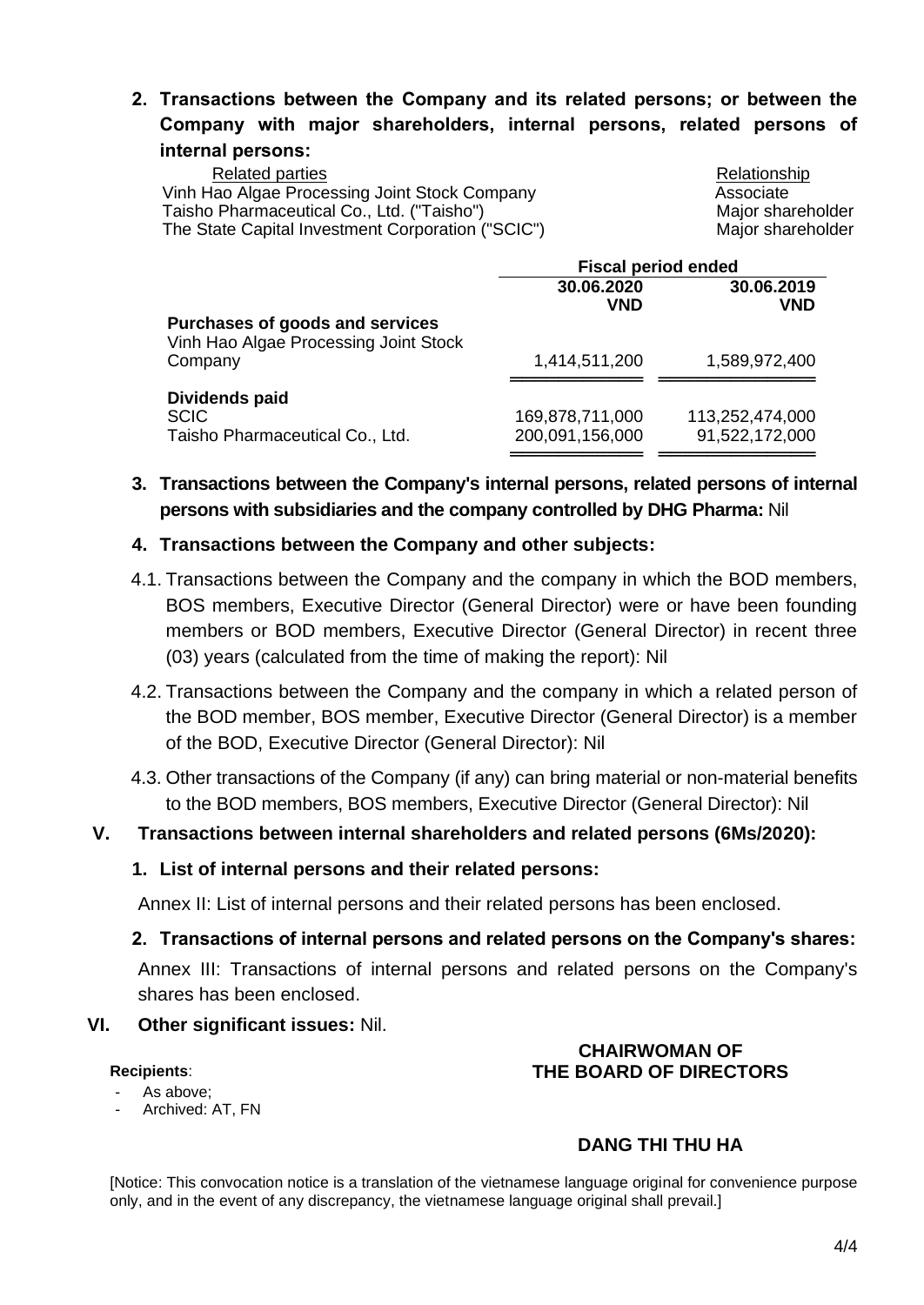#### **ANNEX I: LIST OF RELATED PERSONS OF THE COMPANY**

| No.             | Name of<br>individual/organization   | <b>Securities</b><br>trading account<br>(if any) | Position at the<br>company (if any)                                                             | ID no./<br><b>Business</b><br>registration no. | <b>Issued date</b><br>of ID/<br><b>Business</b><br>registration | Issued place of ID/<br><b>Business</b><br>registration | <b>Address</b> | Time of starting to<br>be related person | Time of ending to be<br>related person | Reasons                                                                                                                                    |  |
|-----------------|--------------------------------------|--------------------------------------------------|-------------------------------------------------------------------------------------------------|------------------------------------------------|-----------------------------------------------------------------|--------------------------------------------------------|----------------|------------------------------------------|----------------------------------------|--------------------------------------------------------------------------------------------------------------------------------------------|--|
|                 | Related persons of the Company       |                                                  |                                                                                                 |                                                |                                                                 |                                                        |                |                                          |                                        |                                                                                                                                            |  |
| $\mathbf{1}$    | Dang Thi Thu Ha                      |                                                  | <b>BOD Chairwoman</b>                                                                           |                                                |                                                                 |                                                        |                | 28 July 2017                             |                                        | <b>BOD Chairwoman since</b><br>11 June 2019                                                                                                |  |
| $\overline{2}$  | Jun Kuroda                           |                                                  | <b>BOD</b> member                                                                               |                                                |                                                                 |                                                        |                | 15 Aug 2016                              |                                        |                                                                                                                                            |  |
| $\mathbf{3}$    | Masashi Nakaura                      |                                                  | <b>BOD</b> member<br>General Director (CEO)                                                     |                                                |                                                                 |                                                        |                | 11 June 2019                             |                                        |                                                                                                                                            |  |
| 4               | Doan Dinh Duy Khuong                 |                                                  | <b>BOD</b> member<br>Chief Operating Officer (COO)<br>Authorized person to disclose information |                                                |                                                                 |                                                        |                | 29 Apr 2010                              |                                        |                                                                                                                                            |  |
| $5\phantom{.0}$ | Maki Kamijo                          |                                                  | <b>BOD</b> member                                                                               |                                                |                                                                 |                                                        |                | 11 June 2019                             |                                        |                                                                                                                                            |  |
| 6               | Phan Minh Tien                       |                                                  | Independent BOD member                                                                          |                                                |                                                                 |                                                        |                | 28 Mar 2018                              |                                        |                                                                                                                                            |  |
| $\overline{7}$  | Do Le Hung                           |                                                  | Independent BOD member<br>Head of Audit Committee under the Board of<br>Directors               |                                                |                                                                 |                                                        |                | 11 June 2019                             |                                        |                                                                                                                                            |  |
| 8               | Nguyen Ngoc Diep                     |                                                  | Deputy General Director cum Production Director                                                 |                                                |                                                                 |                                                        |                | 01 May 2012                              |                                        |                                                                                                                                            |  |
| 9               | Tomoyuki Kawata                      |                                                  | Deputy General Director                                                                         |                                                |                                                                 |                                                        |                | 25 Oct 2017                              |                                        |                                                                                                                                            |  |
| 10              | Pham Chi Truc                        |                                                  | Deputy General Director                                                                         |                                                |                                                                 |                                                        |                | 04 July 2020                             |                                        |                                                                                                                                            |  |
| 11              | Le Thi Hong Nhung                    |                                                  | Finance Director                                                                                |                                                |                                                                 |                                                        |                | 29 Oct 2010                              |                                        |                                                                                                                                            |  |
| 12              | Lam Dieu Phi                         |                                                  | <b>Marketing Director</b>                                                                       |                                                |                                                                 |                                                        |                | 01 May 2016                              |                                        |                                                                                                                                            |  |
| 13              | Ngo Thi Phuong Loan                  |                                                  | <b>QM Director</b>                                                                              |                                                |                                                                 |                                                        |                | 01 Nov 2019                              |                                        |                                                                                                                                            |  |
| 14              | Vu Thi Huong Lan                     |                                                  | <b>HR Director</b>                                                                              |                                                |                                                                 |                                                        |                | 17 Feb 2020                              |                                        |                                                                                                                                            |  |
| 15              | Huynh Thi Kim Tuoi                   |                                                  | <b>Distribution Center Director</b>                                                             |                                                |                                                                 |                                                        |                | 01 Jan 2017                              |                                        |                                                                                                                                            |  |
| 16              | Vo Van Kim Y                         |                                                  | <b>Technical Director</b>                                                                       |                                                |                                                                 |                                                        |                | 01 Aug 2018                              |                                        |                                                                                                                                            |  |
| 17              | Atsushi Toyoshima                    |                                                  | Supply Chain Director                                                                           |                                                |                                                                 |                                                        |                | 01 Jan 2018                              |                                        |                                                                                                                                            |  |
| 18              | Ho Buu Huan                          |                                                  | Chief Accountant                                                                                |                                                |                                                                 |                                                        |                | 14 July 2016                             |                                        |                                                                                                                                            |  |
|                 | 19 Duong Kim Loan                    |                                                  | <b>BOD Secretary,</b><br>the person in charge of Corporate Governance                           |                                                |                                                                 |                                                        |                | 01 Mar 2020                              |                                        |                                                                                                                                            |  |
|                 | II. Related organization             |                                                  |                                                                                                 |                                                |                                                                 |                                                        |                |                                          |                                        |                                                                                                                                            |  |
| $\mathbf{1}$    | Fuji Medic Limited Liability Company |                                                  | Subsidiary (51% owned by DHG Pharma)                                                            |                                                |                                                                 |                                                        |                | 27 July 2016                             |                                        | The Company is implementing the<br>procedures to dissolve Fuji Medic in<br>order to restructure and streamline the<br>Company's operation. |  |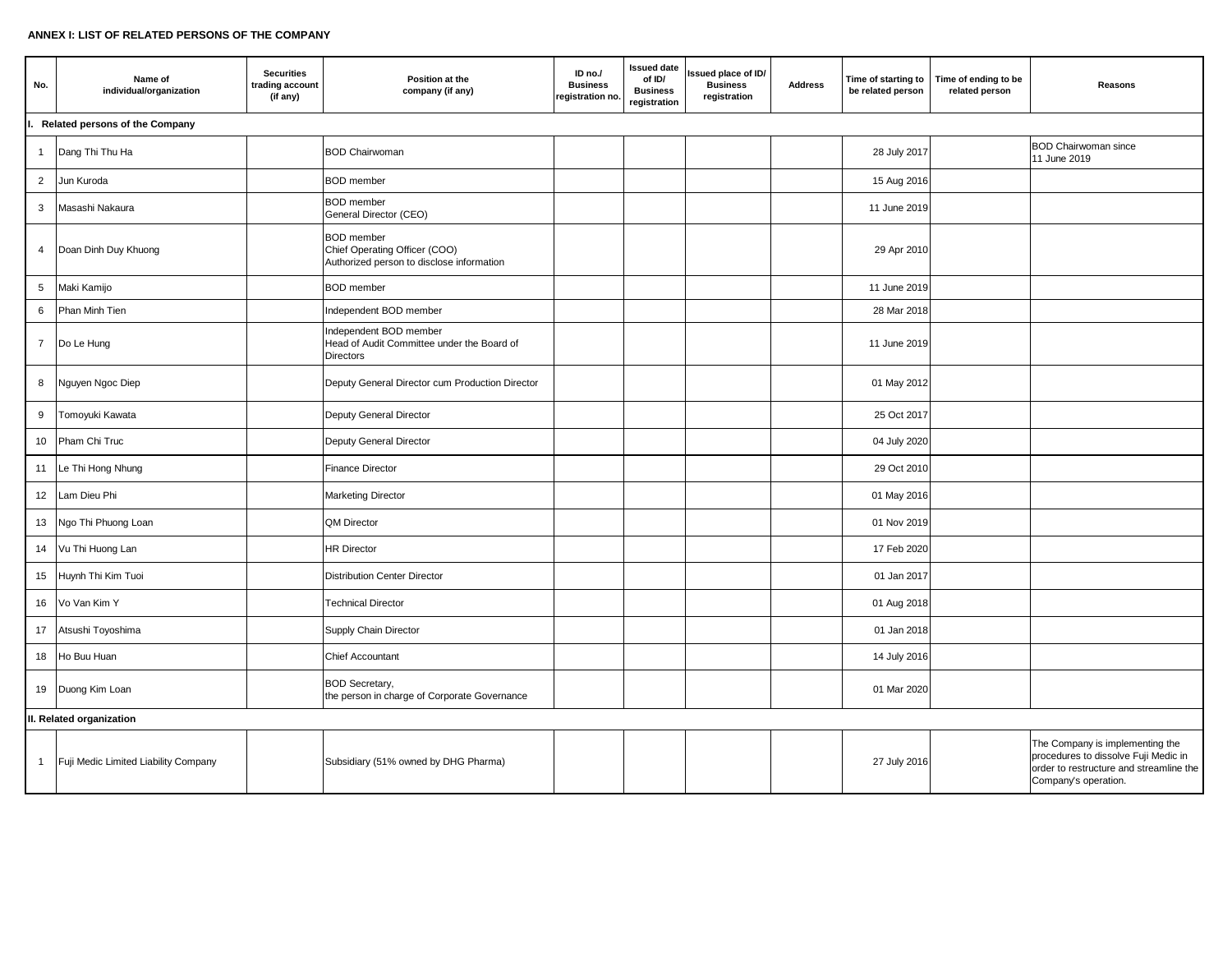#### **ANNEX II: LIST OF INTERNAL PERSONS AND THEIR RELATED PERSONS**

| No.            | Name of individual/organization                                                             | <b>Securities</b><br>trading account<br>(if any) | Position at the company (if any)                   | ID no./<br><b>Business</b><br>registration no. | <b>Issued date</b><br>of ID/<br><b>Business</b><br>registration | Issued place of ID/<br><b>Business</b><br>registration | <b>Address</b> | Number of shares<br>owned (**) | Percentage of share<br>ownership (**) | Note                                                                     |
|----------------|---------------------------------------------------------------------------------------------|--------------------------------------------------|----------------------------------------------------|------------------------------------------------|-----------------------------------------------------------------|--------------------------------------------------------|----------------|--------------------------------|---------------------------------------|--------------------------------------------------------------------------|
| $\mathbf{1}$   | Dang Thi Thu Ha                                                                             |                                                  | <b>BOD Chairwoman</b>                              |                                                |                                                                 |                                                        |                | 34,000,000                     | 26.00%                                | Individual ownership: 0 share; SCIC<br>representative: 34,000,000 shares |
|                | <b>Related individuals</b>                                                                  |                                                  |                                                    |                                                |                                                                 |                                                        |                |                                |                                       |                                                                          |
|                | 1.1 Do Viet Dung                                                                            |                                                  | Husband                                            |                                                |                                                                 |                                                        |                |                                |                                       |                                                                          |
|                | 1.2 Do Viet Thang                                                                           |                                                  | Offspring                                          |                                                |                                                                 |                                                        |                |                                |                                       |                                                                          |
| 1.3            | Do Khanh Giang                                                                              |                                                  | Offspring                                          |                                                |                                                                 |                                                        |                |                                |                                       |                                                                          |
| 1.4            | Dinh Thi Van                                                                                |                                                  | Mother                                             |                                                |                                                                 |                                                        |                |                                |                                       |                                                                          |
| 1.5            | Dang Hong Son                                                                               |                                                  | Sibling                                            |                                                |                                                                 |                                                        |                |                                |                                       |                                                                          |
|                | 1.6 Dang Thi Thu Thuy                                                                       |                                                  | Sibling                                            |                                                |                                                                 |                                                        |                |                                |                                       |                                                                          |
|                | <b>Related organizations</b>                                                                |                                                  |                                                    |                                                |                                                                 |                                                        |                |                                |                                       |                                                                          |
| 1.1            | Vietnam Dairy Products Joint Stock Company                                                  |                                                  | <b>BOD</b> member                                  |                                                |                                                                 |                                                        |                |                                |                                       |                                                                          |
|                | 1.2 Benovas Oncology Joint Stock Company                                                    |                                                  | <b>BOD</b> member                                  |                                                |                                                                 |                                                        |                |                                |                                       |                                                                          |
| $\overline{2}$ | Jun Kuroda                                                                                  |                                                  | <b>BOD</b> member                                  |                                                |                                                                 |                                                        |                | $\Omega$                       |                                       |                                                                          |
|                | <b>Related individuals</b>                                                                  |                                                  |                                                    |                                                |                                                                 |                                                        |                |                                |                                       |                                                                          |
| 2.1            | Akiko Kuroda                                                                                |                                                  | Wife                                               |                                                |                                                                 |                                                        |                |                                |                                       |                                                                          |
| 2.2            | Namiko Kuroda                                                                               |                                                  | Offspring                                          |                                                |                                                                 |                                                        |                |                                |                                       |                                                                          |
| 2.3            | Shin Kuroda                                                                                 |                                                  | Sibling                                            |                                                |                                                                 |                                                        |                |                                |                                       |                                                                          |
|                | <b>Related organizations</b>                                                                |                                                  |                                                    |                                                |                                                                 |                                                        |                |                                |                                       |                                                                          |
| 2.1            | Taisho Pharmaceutical Co., Ltd. Japan                                                       |                                                  | Member of the Board, Senior Executive Officer      |                                                |                                                                 |                                                        |                | 66,697,052                     | 51.01%                                |                                                                          |
| 2.2            | Taisho Co., Ltd. Shanghai                                                                   |                                                  | Chairman of the Board                              |                                                |                                                                 |                                                        |                |                                |                                       |                                                                          |
| 2.3            | Taisho Pharmaceutical California Inc.                                                       |                                                  | <b>President Director</b>                          |                                                |                                                                 |                                                        |                |                                |                                       |                                                                          |
| 2.4            | Taisho Pharmaceutical (M) Sdn Bhd.<br>(Malaysia)                                            |                                                  | Director                                           |                                                |                                                                 |                                                        |                |                                |                                       |                                                                          |
| $2.5\,$        | Taisho Pharmaceutical Singapore Private<br>Limited                                          |                                                  | Managing Director                                  |                                                |                                                                 |                                                        |                |                                |                                       |                                                                          |
| 2.6            | Osotspa Taisho Pharmaceutical Co., Ltd.<br>(Thailand)                                       |                                                  | Director                                           |                                                |                                                                 |                                                        |                |                                |                                       |                                                                          |
| 2.7            | Taisho Vietnam Co., Ltd.                                                                    |                                                  | Director                                           |                                                |                                                                 |                                                        |                |                                |                                       |                                                                          |
| 2.8            | Compania International de Comercio, S.A.P,I<br>de C.V.(Mexico)                              |                                                  | <b>President Director</b>                          |                                                |                                                                 |                                                        |                |                                |                                       |                                                                          |
| 2.9            | UPSA SAS (Union de Pharmacologie<br>Scientifique Appliquée Société par Action<br>Simplifié) |                                                  | Chairman                                           |                                                |                                                                 |                                                        |                |                                |                                       |                                                                          |
|                | 2.10 PT Taisho Pharmaceutical Indonesia Tbk                                                 |                                                  | <b>President Director</b>                          |                                                |                                                                 |                                                        |                |                                |                                       |                                                                          |
|                | 2.11 Taisho Pharmaceutical Asia (M) SDN. BHD.                                               |                                                  | Director                                           |                                                |                                                                 |                                                        |                |                                |                                       |                                                                          |
| $\mathbf{3}$   | Masashi Nakaura                                                                             |                                                  | <b>BOD</b> member<br><b>General Director (CEO)</b> |                                                |                                                                 |                                                        |                | $\mathbf{0}$                   |                                       |                                                                          |
|                | <b>Related individual</b>                                                                   |                                                  |                                                    |                                                |                                                                 |                                                        |                |                                |                                       |                                                                          |
|                | 3.1 Nanae Nakaura                                                                           |                                                  | Wife                                               |                                                |                                                                 |                                                        |                |                                |                                       |                                                                          |
|                |                                                                                             |                                                  |                                                    |                                                |                                                                 |                                                        |                |                                |                                       |                                                                          |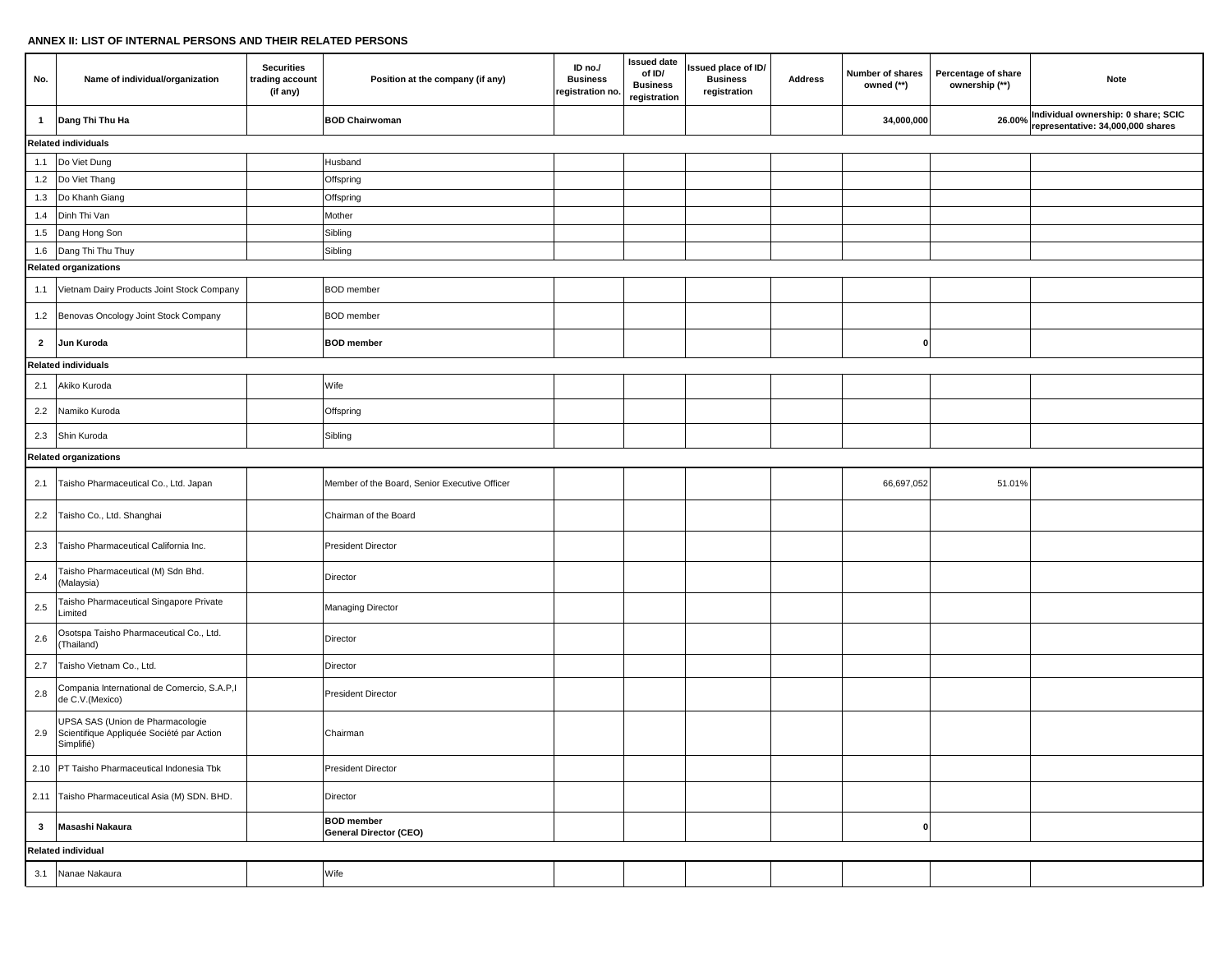| No.             | Name of individual/organization          | <b>Securities</b><br>trading account<br>(if any) | Position at the company (if any)                                                                | ID no./<br><b>Business</b><br>registration no | <b>Issued date</b><br>of ID/<br><b>Business</b><br>registration | Issued place of ID/<br><b>Business</b><br>registration | Number of shares<br><b>Address</b><br>owned (**) | Percentage of share<br>ownership (**) | <b>Note</b>                                                               |
|-----------------|------------------------------------------|--------------------------------------------------|-------------------------------------------------------------------------------------------------|-----------------------------------------------|-----------------------------------------------------------------|--------------------------------------------------------|--------------------------------------------------|---------------------------------------|---------------------------------------------------------------------------|
| $\overline{a}$  | Doan Dinh Duy Khuong                     |                                                  | <b>BOD</b> member<br>Chief Operating Officer (COO)<br>Authorized person to disclose information |                                               |                                                                 |                                                        | 22,626,244                                       | 17.31%                                | Individual ownership: 7 shares; SCIC<br>representative: 22,626,237 shares |
|                 | <b>Related individuals</b>               |                                                  |                                                                                                 |                                               |                                                                 |                                                        |                                                  |                                       |                                                                           |
|                 | 4.1 Doan Vinh Quang                      |                                                  | Father                                                                                          |                                               |                                                                 |                                                        |                                                  |                                       |                                                                           |
| 4.2             | Nguyen Thi Ngoc Diep                     |                                                  | Mother                                                                                          |                                               |                                                                 |                                                        |                                                  |                                       |                                                                           |
|                 | 4.3 Ha Thi Anh Tuyet                     |                                                  | Wife                                                                                            |                                               |                                                                 |                                                        |                                                  |                                       |                                                                           |
|                 | 4.4 Doan Dinh Duy Nguyen                 |                                                  | Sibling                                                                                         |                                               |                                                                 |                                                        | 1,780                                            | 0.00%                                 |                                                                           |
| 4.5             | Doan Dinh Duy Dong                       |                                                  | Sibling                                                                                         |                                               |                                                                 |                                                        |                                                  |                                       |                                                                           |
| 4.6             | Doan Dinh Tuan Huy                       |                                                  | Sibling                                                                                         |                                               |                                                                 |                                                        |                                                  | 0.00%                                 |                                                                           |
| 4.7             | Doan Ha Anh                              |                                                  | Offspring                                                                                       |                                               |                                                                 |                                                        |                                                  |                                       |                                                                           |
| 4.8             | Doan Van Anh                             |                                                  | Offspring                                                                                       |                                               |                                                                 |                                                        |                                                  |                                       |                                                                           |
| $5\overline{ }$ | <b>Maki Kamijo</b>                       |                                                  | <b>BOD</b> member                                                                               |                                               |                                                                 |                                                        | 0                                                |                                       |                                                                           |
|                 | <b>Related individuals</b>               |                                                  |                                                                                                 |                                               |                                                                 |                                                        |                                                  |                                       |                                                                           |
| 5.1             | Setsuko Kamijo                           |                                                  | Wife                                                                                            |                                               |                                                                 |                                                        |                                                  |                                       |                                                                           |
|                 | 5.2 Azusa Kamijo                         |                                                  | Offspring                                                                                       |                                               |                                                                 |                                                        |                                                  |                                       |                                                                           |
| 5.3             | Kumiko Kamijo                            |                                                  | Mother                                                                                          |                                               |                                                                 |                                                        |                                                  |                                       |                                                                           |
| 6               | Phan Minh Tiên                           |                                                  | Independent BOD member                                                                          |                                               |                                                                 |                                                        | o                                                |                                       |                                                                           |
|                 | <b>Related individuals</b>               |                                                  |                                                                                                 |                                               |                                                                 |                                                        |                                                  |                                       |                                                                           |
| 6.1             | Phan Minh Dong                           |                                                  | Father                                                                                          |                                               |                                                                 |                                                        |                                                  |                                       |                                                                           |
| 6.2             | Le Thi Cuc                               |                                                  | Mother                                                                                          |                                               |                                                                 |                                                        |                                                  |                                       |                                                                           |
| 6.3             | Nguyen Thi Viet Thanh                    |                                                  | Wife                                                                                            |                                               |                                                                 |                                                        |                                                  |                                       |                                                                           |
| 6.4             | Phan Le Thanh Hoa                        |                                                  | Sibling                                                                                         |                                               |                                                                 |                                                        |                                                  |                                       |                                                                           |
| 6.5             | Phan Le Thanh Mai                        |                                                  | Sibling                                                                                         |                                               |                                                                 |                                                        |                                                  |                                       |                                                                           |
| 6.6             | Phan Le Nhi Mai                          |                                                  | Sibling                                                                                         |                                               |                                                                 |                                                        |                                                  |                                       |                                                                           |
| 6.7             | Phan Le Tam Mai                          |                                                  | Sibling                                                                                         |                                               |                                                                 |                                                        |                                                  |                                       |                                                                           |
| 6.8             | Phan Minh Thien                          |                                                  | Sibling                                                                                         |                                               |                                                                 |                                                        |                                                  |                                       |                                                                           |
| 6.9             | Phan Nguyen Mai Khoi                     |                                                  | Offspring                                                                                       |                                               |                                                                 |                                                        |                                                  |                                       |                                                                           |
|                 | 6.10 Phan Nguyen An Khoi                 |                                                  | Offspring                                                                                       |                                               |                                                                 |                                                        |                                                  |                                       |                                                                           |
|                 | 6.11 Phan Minh Khoi                      |                                                  | Offspring                                                                                       |                                               |                                                                 |                                                        |                                                  |                                       |                                                                           |
|                 | <b>Related organization</b>              |                                                  |                                                                                                 |                                               |                                                                 |                                                        |                                                  |                                       |                                                                           |
|                 | 6.1 Moc Chau Dairy Cattle Breeding J.S.C |                                                  | <b>BOD</b> member                                                                               |                                               |                                                                 |                                                        |                                                  |                                       |                                                                           |
|                 | 7 Do Le Hung                             |                                                  | Independent BOD member<br>Head of Audit Committee under the Board of<br><b>Directors</b>        |                                               |                                                                 |                                                        | 0                                                |                                       |                                                                           |
|                 | <b>Related individuals</b>               |                                                  |                                                                                                 |                                               |                                                                 |                                                        |                                                  |                                       |                                                                           |
|                 | 7.1 Do Hoang Long                        |                                                  | Offspring                                                                                       |                                               |                                                                 |                                                        |                                                  |                                       |                                                                           |
|                 | 7.2 Do Hoang Linh                        |                                                  | Offspring                                                                                       |                                               |                                                                 |                                                        |                                                  |                                       |                                                                           |
|                 | 7.3 Do Minh Ngoc                         |                                                  | Father                                                                                          |                                               |                                                                 |                                                        |                                                  |                                       |                                                                           |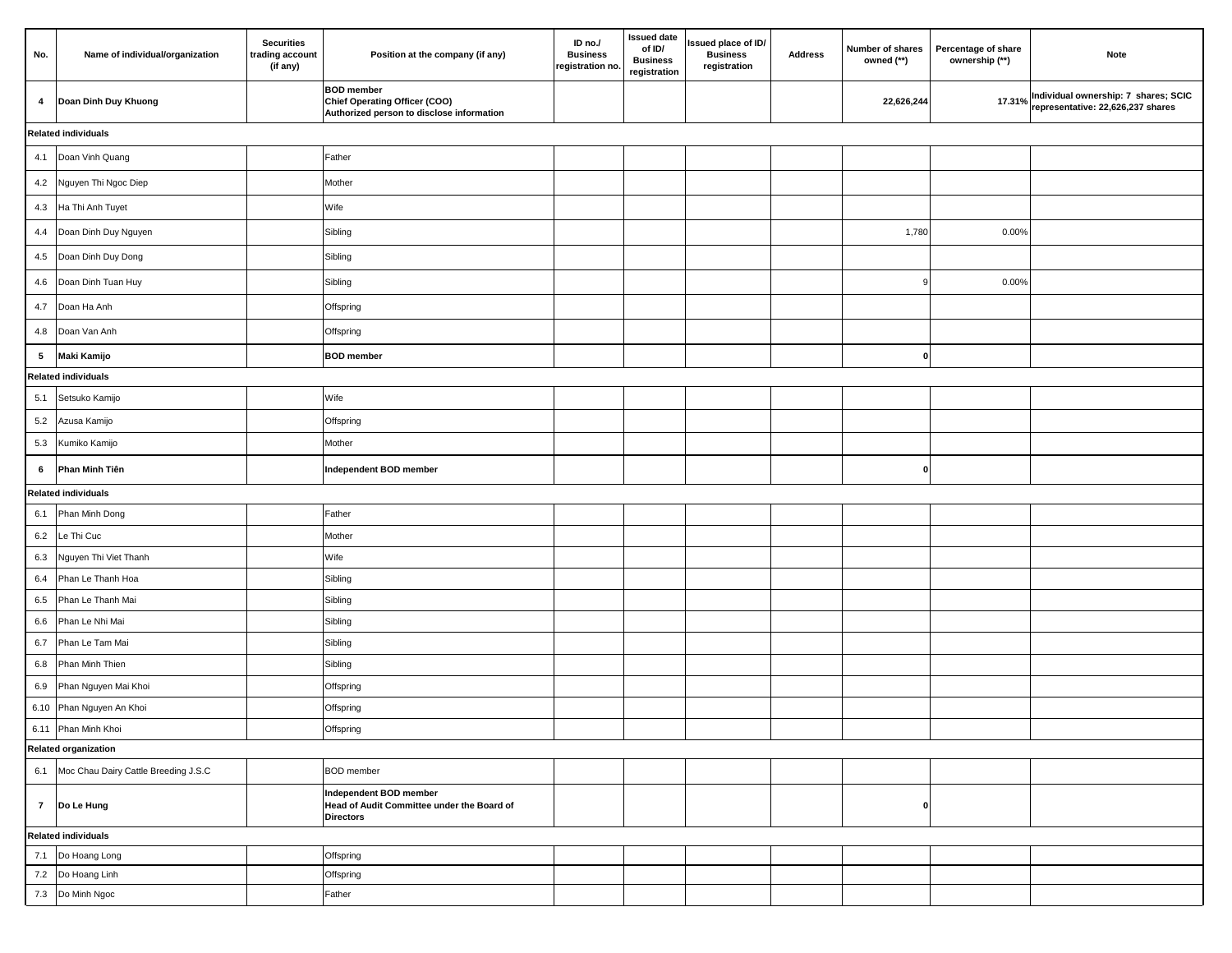| No.     | Name of individual/organization                                    | <b>Securities</b><br>trading account<br>(if any) | Position at the company (if any)                         | ID no./<br><b>Business</b><br>registration no. | <b>Issued date</b><br>of ID/<br><b>Business</b><br>registration | Issued place of ID/<br><b>Business</b><br>registration | <b>Address</b> | Percentage of share<br>Number of shares<br>owned (**)<br>ownership (**) | Note |
|---------|--------------------------------------------------------------------|--------------------------------------------------|----------------------------------------------------------|------------------------------------------------|-----------------------------------------------------------------|--------------------------------------------------------|----------------|-------------------------------------------------------------------------|------|
| 7.4     | Le Thi Hoa Tieu                                                    |                                                  | Mother                                                   |                                                |                                                                 |                                                        |                |                                                                         |      |
| 7.5     | Do Le Minh                                                         |                                                  | Sibling                                                  |                                                |                                                                 |                                                        |                |                                                                         |      |
|         | 7.6 Do Le Hoang                                                    |                                                  | Sibling                                                  |                                                |                                                                 |                                                        |                |                                                                         |      |
|         | <b>Related organizations</b>                                       |                                                  |                                                          |                                                |                                                                 |                                                        |                |                                                                         |      |
|         | 7.1 Vietnam Dairy Products Joint Stock Company                     |                                                  | Independent BOD member<br><b>Head of Audit Committee</b> |                                                |                                                                 |                                                        |                |                                                                         |      |
| $7.2\,$ | An Gia Real Estate Investment &<br>Development Joint Stock Company |                                                  | Independent BOD member - Head of Audit Committee         |                                                |                                                                 |                                                        |                |                                                                         |      |
| $7.3$   | South Logistics Joint Stock Company                                |                                                  | Independent BOD member                                   |                                                |                                                                 |                                                        |                |                                                                         |      |
| 7.4     | <b>GTNFOODS Joint Stock Company</b>                                |                                                  | Independent BOD member                                   |                                                |                                                                 |                                                        |                |                                                                         |      |
| $7.5\,$ | Vietnam Institute of Directors (VIOD)                              |                                                  | <b>BOD</b> member                                        |                                                |                                                                 |                                                        |                |                                                                         |      |
| 8       | <b>Nguyen Ngoc Diep</b>                                            |                                                  | Deputy General Director cum Production Director          |                                                |                                                                 |                                                        |                | 3,180<br>$0.00\%$                                                       |      |
|         | <b>Related individuals</b>                                         |                                                  |                                                          |                                                |                                                                 |                                                        |                |                                                                         |      |
|         | 8.1 Duong Thi Kim Tuyen                                            |                                                  | Mother (deceased)                                        |                                                |                                                                 |                                                        |                |                                                                         |      |
|         | 8.2 Nguyen Kim Chi                                                 |                                                  | Sibling                                                  |                                                |                                                                 |                                                        |                |                                                                         |      |
|         | 8.3 Nguyen Ngoc Buu                                                |                                                  | Sibling                                                  |                                                |                                                                 |                                                        |                |                                                                         |      |
| 8.4     | Nguyen Van Thuan                                                   |                                                  | Husband                                                  |                                                |                                                                 |                                                        |                |                                                                         |      |
|         | 8.5 Nguyen Hoang Khang                                             |                                                  | Offspring                                                |                                                |                                                                 |                                                        |                |                                                                         |      |
| 8.6     | Nguyen Ngoc Kim Khanh                                              |                                                  | Offspring                                                |                                                |                                                                 |                                                        |                |                                                                         |      |
| 9       | Tomoyuki Kawata                                                    |                                                  | <b>Deputy General Director</b>                           |                                                |                                                                 |                                                        |                | 0                                                                       |      |
|         | <b>Related individuals</b>                                         |                                                  |                                                          |                                                |                                                                 |                                                        |                |                                                                         |      |
| 9.1     | Risa Kawata                                                        |                                                  | Offspring                                                |                                                |                                                                 |                                                        |                |                                                                         |      |
| 9.2     | Miki Kawata                                                        |                                                  | Offspring                                                |                                                |                                                                 |                                                        |                |                                                                         |      |
| 9.3     | Yuri Kawata                                                        |                                                  | Offspring                                                |                                                |                                                                 |                                                        |                |                                                                         |      |
| 10      | <b>Pham Chi Truc</b>                                               |                                                  | <b>Deputy General Director</b>                           |                                                |                                                                 |                                                        |                | $\mathbf 0$                                                             |      |
|         | <b>Related individuals</b>                                         |                                                  |                                                          |                                                |                                                                 |                                                        |                |                                                                         |      |
|         | 10.1 Pham Chi Thiep                                                |                                                  | Father                                                   |                                                |                                                                 |                                                        |                |                                                                         |      |
|         | 10.2 Le Thi Me                                                     |                                                  | Mother (deceased)                                        |                                                |                                                                 |                                                        |                |                                                                         |      |
|         | 10.3 Phan Thi Quynh Giao                                           |                                                  | Wife                                                     |                                                |                                                                 |                                                        |                |                                                                         |      |
|         | 10.4 Pham Chi Bao                                                  |                                                  | Offspring                                                |                                                |                                                                 |                                                        |                |                                                                         |      |
|         | 10.5 Pham Chi Quang                                                |                                                  | Offspring                                                |                                                |                                                                 |                                                        |                |                                                                         |      |
|         | 10.6 Pham Chi Trung                                                |                                                  | Sibling                                                  |                                                |                                                                 |                                                        |                |                                                                         |      |
|         | 10.7 Pham Chi Thanh                                                |                                                  | Sibling                                                  |                                                |                                                                 |                                                        |                |                                                                         |      |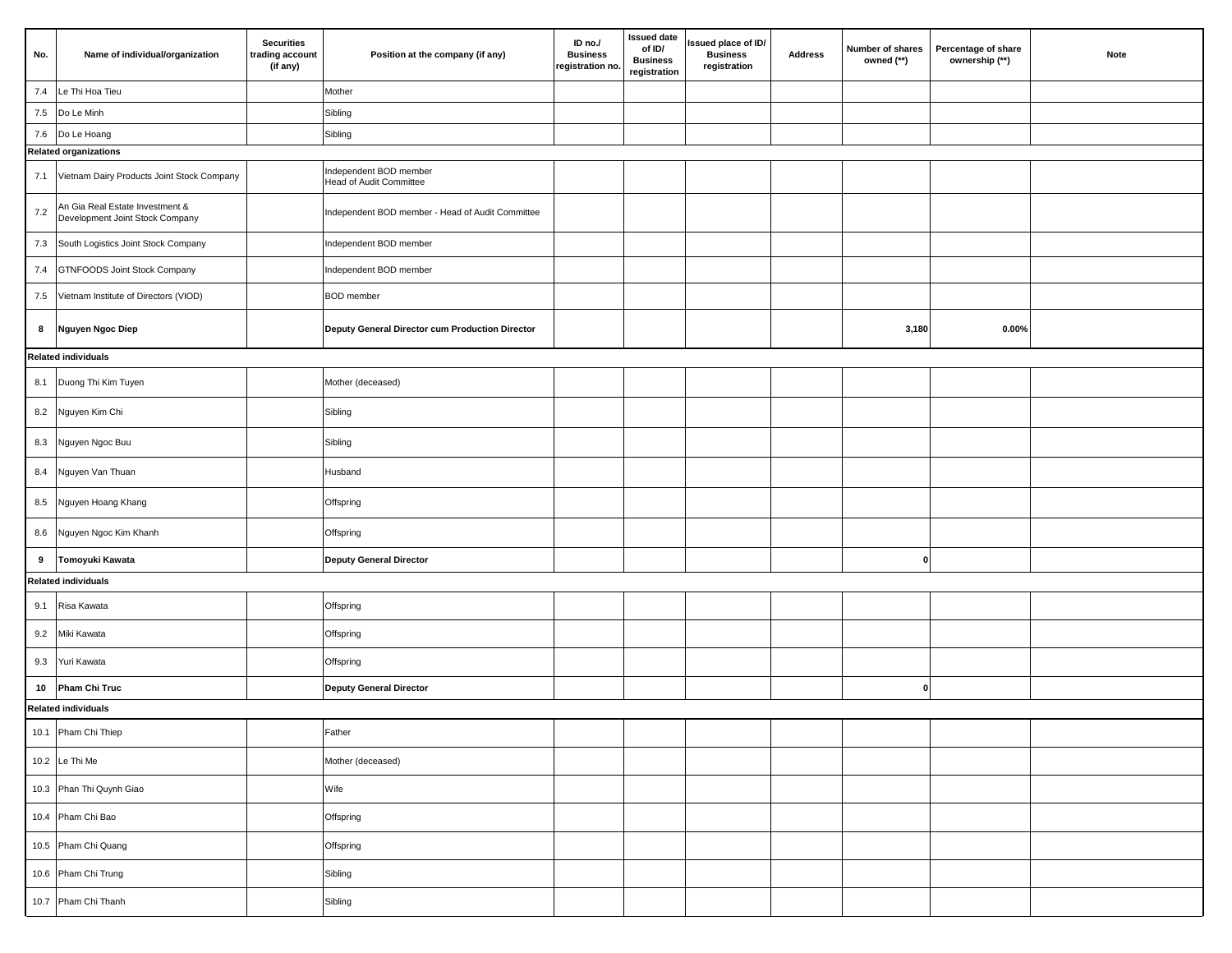| No.  | Name of individual/organization                  | <b>Securities</b><br>trading account<br>(if any) | Position at the company (if any)               | ID no./<br><b>Business</b><br>registration no. | <b>Issued date</b><br>of ID/<br><b>Business</b><br>registration | Issued place of ID/<br><b>Business</b><br>registration | <b>Address</b> | Number of shares<br>owned (**) | Percentage of share<br>ownership (**) | Note |
|------|--------------------------------------------------|--------------------------------------------------|------------------------------------------------|------------------------------------------------|-----------------------------------------------------------------|--------------------------------------------------------|----------------|--------------------------------|---------------------------------------|------|
| 11   | Le Thi Hong Nhung                                |                                                  | <b>Finance Director</b>                        |                                                |                                                                 |                                                        |                | 7,426                          | 0.01%                                 |      |
|      | <b>Related individuals</b>                       |                                                  |                                                |                                                |                                                                 |                                                        |                |                                |                                       |      |
|      | 11.1 Le Anh Tuan                                 |                                                  | Father                                         |                                                |                                                                 |                                                        |                |                                |                                       |      |
|      | 11.2 Tran Thi Theu                               |                                                  | Mother                                         |                                                |                                                                 |                                                        |                |                                |                                       |      |
|      | 11.3 Le Hoang Nam                                |                                                  | Husband                                        |                                                |                                                                 |                                                        |                |                                |                                       |      |
|      | 11.4 Le Thi Hong Gam                             |                                                  | Sibling                                        |                                                |                                                                 |                                                        |                |                                |                                       |      |
|      | 11.5 Le Thi Hong Voc                             |                                                  | Sibling                                        |                                                |                                                                 |                                                        |                |                                |                                       |      |
|      | 11.6 Le Thi Thanh Bac                            |                                                  | Sibling                                        |                                                |                                                                 |                                                        |                |                                |                                       |      |
|      | 11.7 Le Thu Hien                                 |                                                  | Sibling                                        |                                                |                                                                 |                                                        |                |                                |                                       |      |
|      | 11.8 Le Nguyen Hung                              |                                                  | Offspring                                      |                                                |                                                                 |                                                        |                |                                |                                       |      |
|      | 11.9 Le Nhat Vuong                               |                                                  | Offspring                                      |                                                |                                                                 |                                                        |                |                                |                                       |      |
| 12   | Lam Dieu Phi                                     |                                                  | <b>Marketing Director</b>                      |                                                |                                                                 |                                                        |                | 9,744                          | 0.01%                                 |      |
|      | <b>Related individuals</b>                       |                                                  |                                                |                                                |                                                                 |                                                        |                |                                |                                       |      |
| 12.1 | Lam Van Men                                      |                                                  | Father                                         |                                                |                                                                 |                                                        |                |                                |                                       |      |
|      | 12.2 To Thuc Khen                                |                                                  | Mother                                         |                                                |                                                                 |                                                        |                |                                |                                       |      |
|      | 12.3 Le Thi Linh Chi                             |                                                  | Wife                                           |                                                |                                                                 |                                                        |                |                                |                                       |      |
|      | 12.4 Lam Phuc Nguyen                             |                                                  | Offspring                                      |                                                |                                                                 |                                                        |                |                                |                                       |      |
|      | 12.5 Lam Khoi Nguyen                             |                                                  | Offspring                                      |                                                |                                                                 |                                                        |                |                                |                                       |      |
|      | 12.6 Lam Ngoc Chi                                |                                                  | Sibling                                        |                                                |                                                                 |                                                        |                |                                |                                       |      |
|      | 12.7 Lam Ngoc Huong                              |                                                  | Sibling                                        |                                                |                                                                 |                                                        |                |                                |                                       |      |
|      | 12.8 Lam Ngoc Nhi                                |                                                  | Sibling                                        |                                                |                                                                 |                                                        |                |                                |                                       |      |
|      | 12.9 Lam Dieu Quoc                               |                                                  | Sibling                                        |                                                |                                                                 |                                                        |                |                                |                                       |      |
|      | <b>Related organization</b>                      |                                                  |                                                |                                                |                                                                 |                                                        |                |                                |                                       |      |
| 12.1 | Vinh Hao Algae Processing Joint Stock<br>Company |                                                  | <b>BOD Chairman</b><br><b>General Director</b> |                                                |                                                                 |                                                        |                |                                |                                       |      |
| 13   | Ngo Thi Phuong Loan                              |                                                  | <b>QM Director</b>                             |                                                |                                                                 |                                                        |                | 210                            | $0.00\%$                              |      |
|      | <b>Related individuals</b>                       |                                                  |                                                |                                                |                                                                 |                                                        |                |                                |                                       |      |
|      | 13.1 Giang Truong Son                            |                                                  | Foster father                                  |                                                |                                                                 |                                                        |                |                                |                                       |      |
|      | 13.2 Ly Kim Yen                                  |                                                  | Mother                                         |                                                |                                                                 |                                                        |                |                                |                                       |      |
|      | 13.3 Nguyen Quang Tien                           |                                                  | Husband                                        |                                                |                                                                 |                                                        |                |                                |                                       |      |
|      | 13.4 Nguyen Phuong Minh Thao                     |                                                  | Offspring                                      |                                                |                                                                 |                                                        |                |                                |                                       |      |
|      | 13.5 Nguyen Quang Tuan                           |                                                  | Offspring                                      |                                                |                                                                 |                                                        |                |                                |                                       |      |
|      | 13.6 Giang Truong Anh                            |                                                  | Sibling                                        |                                                |                                                                 |                                                        |                |                                |                                       |      |
|      | 13.7 Giang Tuyen Anh                             |                                                  | Sibling                                        |                                                |                                                                 |                                                        |                |                                |                                       |      |
|      | 14 Vu Thi Huong Lan                              |                                                  | <b>HR Director</b>                             |                                                |                                                                 |                                                        |                | 0                              |                                       |      |
|      | <b>Related individuals</b>                       |                                                  |                                                |                                                |                                                                 |                                                        |                |                                |                                       |      |
|      | 14.1 Vu Van Chin                                 |                                                  | Father                                         |                                                |                                                                 |                                                        |                |                                |                                       |      |
|      | 14.2 Ngo Thi Oanh                                |                                                  | Mother                                         |                                                |                                                                 |                                                        |                |                                |                                       |      |
|      | 14.3 Do Minh Ngoc                                |                                                  | Offspring                                      |                                                |                                                                 |                                                        |                |                                |                                       |      |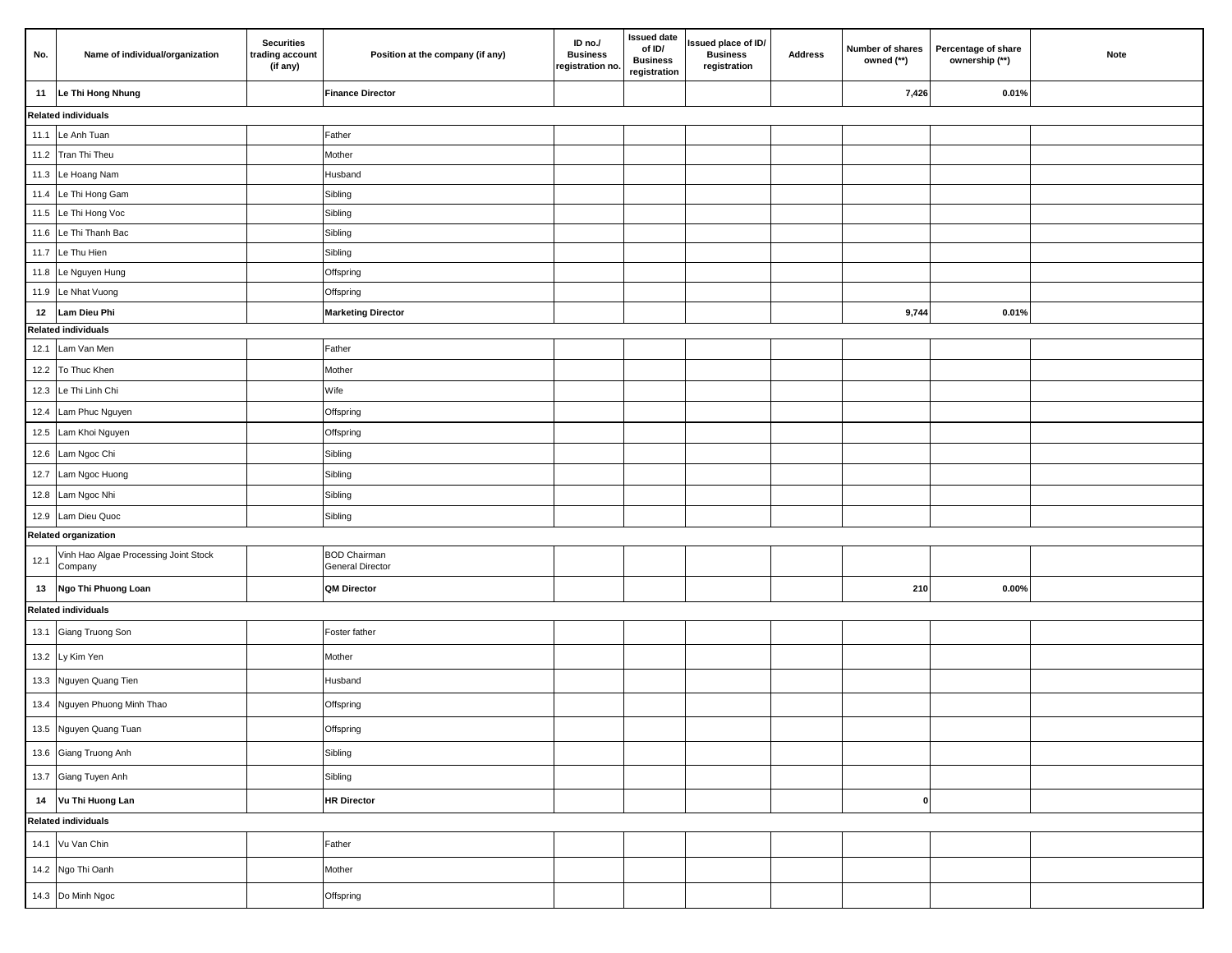| No.  | Name of individual/organization              | <b>Securities</b><br>trading account<br>(if any) | Position at the company (if any)    | ID no./<br><b>Business</b><br>registration no. | <b>Issued date</b><br>of ID/<br><b>Business</b><br>registration | Issued place of ID/<br><b>Business</b><br>registration | <b>Address</b> | Number of shares<br>owned (**) | Percentage of share<br>ownership (**) | <b>Note</b> |
|------|----------------------------------------------|--------------------------------------------------|-------------------------------------|------------------------------------------------|-----------------------------------------------------------------|--------------------------------------------------------|----------------|--------------------------------|---------------------------------------|-------------|
|      | 14.4 Vu Thanh Lap                            |                                                  | Sibling                             |                                                |                                                                 |                                                        |                |                                |                                       |             |
| 15   | Huynh Thi Kim Tuoi                           |                                                  | <b>Distribution Center Director</b> |                                                |                                                                 |                                                        |                | 1,868                          | 0.00%                                 |             |
|      | <b>Related individuals</b>                   |                                                  |                                     |                                                |                                                                 |                                                        |                |                                |                                       |             |
|      | 15.1 Nguyen Xuan Huan                        |                                                  | Husband                             |                                                |                                                                 |                                                        |                |                                |                                       |             |
|      | 15.2 Nguyen Xuan Huy                         |                                                  | Offspring                           |                                                |                                                                 |                                                        |                |                                |                                       |             |
|      | 15.3 Nguyen Huynh Nhat Huyen                 |                                                  | Offspring                           |                                                |                                                                 |                                                        |                |                                |                                       |             |
|      | 15.4 Huynh Thi Cam Hong                      |                                                  | Sibling                             |                                                |                                                                 |                                                        |                |                                |                                       |             |
|      | 15.5 Huynh Thi Cam Thu<br>15.6 Huynh Hoa Dan |                                                  | Sibling<br>Sibling                  |                                                |                                                                 |                                                        |                |                                |                                       |             |
| 15.7 | Huynh Thi Kim Viet                           |                                                  | Sibling                             |                                                |                                                                 |                                                        |                |                                |                                       |             |
|      | 15.8 Huynh Thi Kim Sang                      |                                                  | Sibling                             |                                                |                                                                 |                                                        |                | 15                             | 0.00%                                 |             |
|      | 15.9 Huynh Thi Kim Thanh                     |                                                  | Sibling                             |                                                |                                                                 |                                                        |                | 15                             | 0.00%                                 |             |
|      | 15.10 Huynh Thi Ut                           |                                                  | Sibling                             |                                                |                                                                 |                                                        |                |                                |                                       |             |
| 16   | Vo Van Kim Y                                 |                                                  | <b>Technical Director</b>           |                                                |                                                                 |                                                        |                | 1,665                          | $0.00\%$                              |             |
|      | <b>Related individuals</b>                   |                                                  |                                     |                                                |                                                                 |                                                        |                |                                |                                       |             |
|      | 16.1 Cao Thi Minh Tuyet                      |                                                  | Mother                              |                                                |                                                                 |                                                        |                |                                |                                       |             |
|      | 16.2 Vo Ton Nguyen                           |                                                  | Sibling                             |                                                |                                                                 |                                                        |                |                                |                                       |             |
|      | 16.3 Vo Thi Hien                             |                                                  | Sibling                             |                                                |                                                                 |                                                        |                |                                |                                       |             |
|      | 16.4 Vo Thi Kim Hien                         |                                                  | Sibling                             |                                                |                                                                 |                                                        |                |                                |                                       |             |
|      | 16.5 Vo Kim Xuong                            |                                                  | Sibling                             |                                                |                                                                 |                                                        |                |                                |                                       |             |
|      | 16.6 Vo Thi Lien                             |                                                  | Sibling                             |                                                |                                                                 |                                                        |                |                                |                                       |             |
|      | 16.7 Vo Van Kim Bang                         |                                                  | Sibling                             |                                                |                                                                 |                                                        |                |                                |                                       |             |
|      | 16.8 Vo Van Kim Van                          |                                                  | Sibling                             |                                                |                                                                 |                                                        |                |                                |                                       |             |
| 17   | Atsushi Toyoshima                            |                                                  | <b>Supply Chain Director</b>        |                                                |                                                                 |                                                        |                | $\mathbf{0}$                   |                                       |             |
|      | <b>Related individuals</b>                   |                                                  |                                     |                                                |                                                                 |                                                        |                |                                |                                       |             |
|      | 17.1 Tran Thi Kim Ngoc                       |                                                  | Wife                                |                                                |                                                                 |                                                        |                |                                |                                       |             |
|      | 17.2 Fumihiko Toyoshima                      |                                                  | Offspring                           |                                                |                                                                 |                                                        |                |                                |                                       |             |
|      | 17.3 Namihiko Toyoshima                      |                                                  | Offspring                           |                                                |                                                                 |                                                        |                |                                |                                       |             |
| 18   | <b>Ho Buu Huan</b>                           |                                                  | <b>Chief Accountant</b>             |                                                |                                                                 |                                                        |                | 929                            | $0.00\%$                              |             |
|      | <b>Related individuals</b>                   |                                                  |                                     |                                                |                                                                 |                                                        |                |                                |                                       |             |
|      | 18.1 Ho Cong Nghe                            |                                                  | Father                              |                                                |                                                                 |                                                        |                |                                |                                       |             |
|      | 18.2 Nguyen Thi Nghiep                       |                                                  | Mother                              |                                                |                                                                 |                                                        |                |                                |                                       |             |
|      | 18.3 Ho Le Kha Han                           |                                                  | Offspring                           |                                                |                                                                 |                                                        |                |                                |                                       |             |
|      | 18.4 Ho Le Khoi Nguyen                       |                                                  | Offspring                           |                                                |                                                                 |                                                        |                |                                |                                       |             |
|      | 18.5 Ho Buu Ky                               |                                                  | Sibling                             |                                                |                                                                 |                                                        |                |                                |                                       |             |
|      | 18.6 Ho Mong Nuong                           |                                                  | Sibling                             |                                                |                                                                 |                                                        |                |                                |                                       |             |
|      | 18.7 Ho Mong Kinh                            |                                                  | Sibling                             |                                                |                                                                 |                                                        |                |                                |                                       |             |
|      | 18.8 Ho Mong Trac                            |                                                  | Sibling                             |                                                |                                                                 |                                                        |                |                                |                                       |             |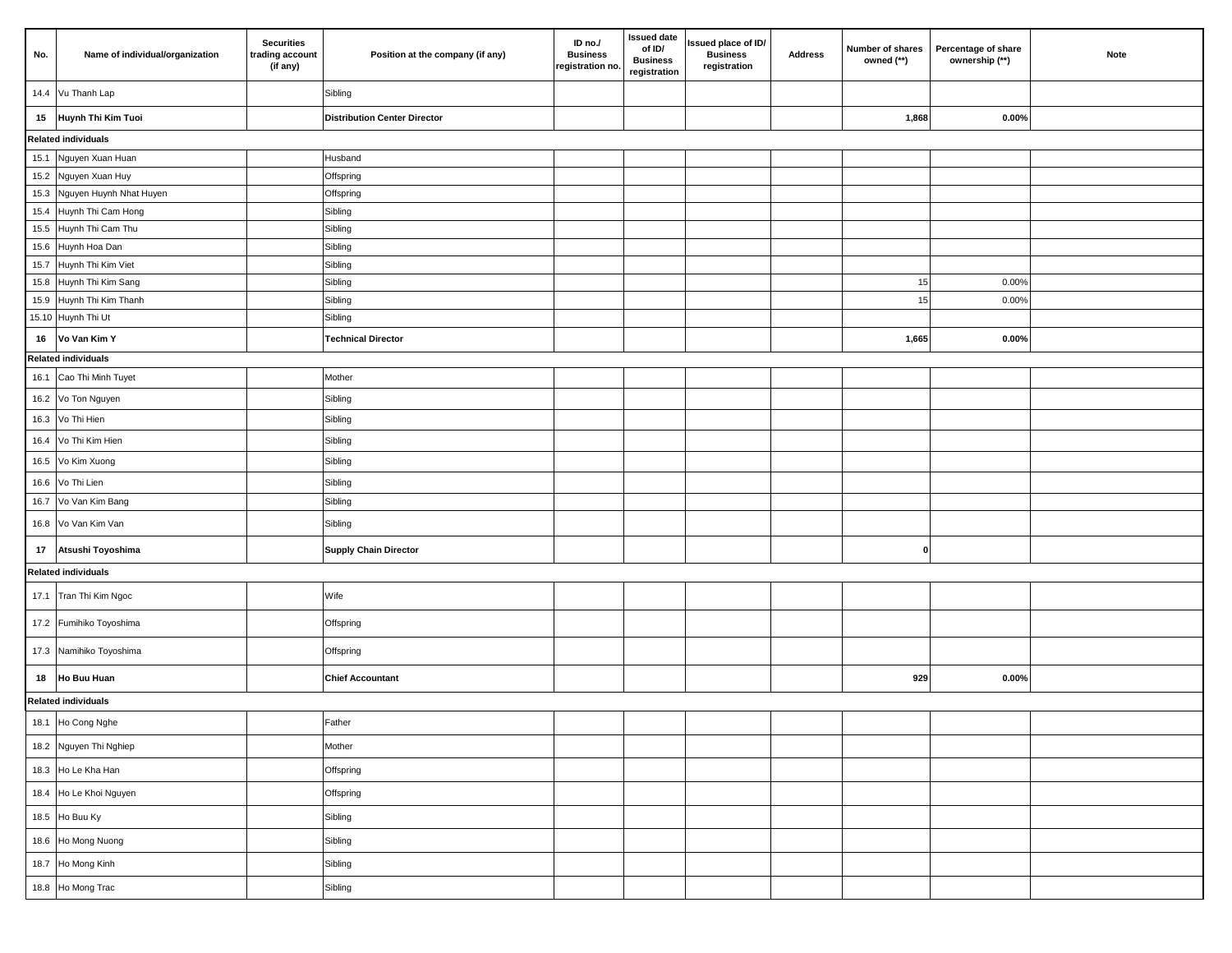| No.                        | Name of individual/organization | <b>Securities</b><br>trading account<br>(if any) | Position at the company (if any)                                      | ID no./<br><b>Business</b><br>registration no. | <b>Issued date</b><br>of ID/<br><b>Business</b><br>registration | Issued place of ID/<br><b>Business</b><br>registration | <b>Address</b> | Number of shares<br>owned (**) | Percentage of share<br>ownership (**) | <b>Note</b> |
|----------------------------|---------------------------------|--------------------------------------------------|-----------------------------------------------------------------------|------------------------------------------------|-----------------------------------------------------------------|--------------------------------------------------------|----------------|--------------------------------|---------------------------------------|-------------|
|                            | 19 Duong Kim Loan               |                                                  | <b>BOD Secretary,</b><br>the person in charge of Corporate Governance |                                                |                                                                 |                                                        |                |                                | $0.00\%$                              |             |
| <b>Related individuals</b> |                                 |                                                  |                                                                       |                                                |                                                                 |                                                        |                |                                |                                       |             |
|                            | 19.1 Duong Van Liep             |                                                  | Father                                                                |                                                |                                                                 |                                                        |                |                                |                                       |             |
|                            | 19.2 Van Thi Hao Thanh          |                                                  | Mother                                                                |                                                |                                                                 |                                                        |                |                                |                                       |             |
|                            | 19.3 Duong Thi Thanh Hang       |                                                  | Sibling                                                               |                                                |                                                                 |                                                        |                |                                |                                       |             |
|                            | 19.4 Duong Thi Thanh Huong      |                                                  | Sibling                                                               |                                                |                                                                 |                                                        |                |                                |                                       |             |
|                            | 19.5 Duong Thanh Kim Phung      |                                                  | Sibling                                                               |                                                |                                                                 |                                                        |                |                                | 0.00%                                 |             |
|                            | 19.6 Duong Minh Tri             |                                                  | Sibling                                                               |                                                |                                                                 |                                                        |                |                                |                                       |             |

(\*) Number of shares owned is in accordance with list of shareholders on 15 July 2020